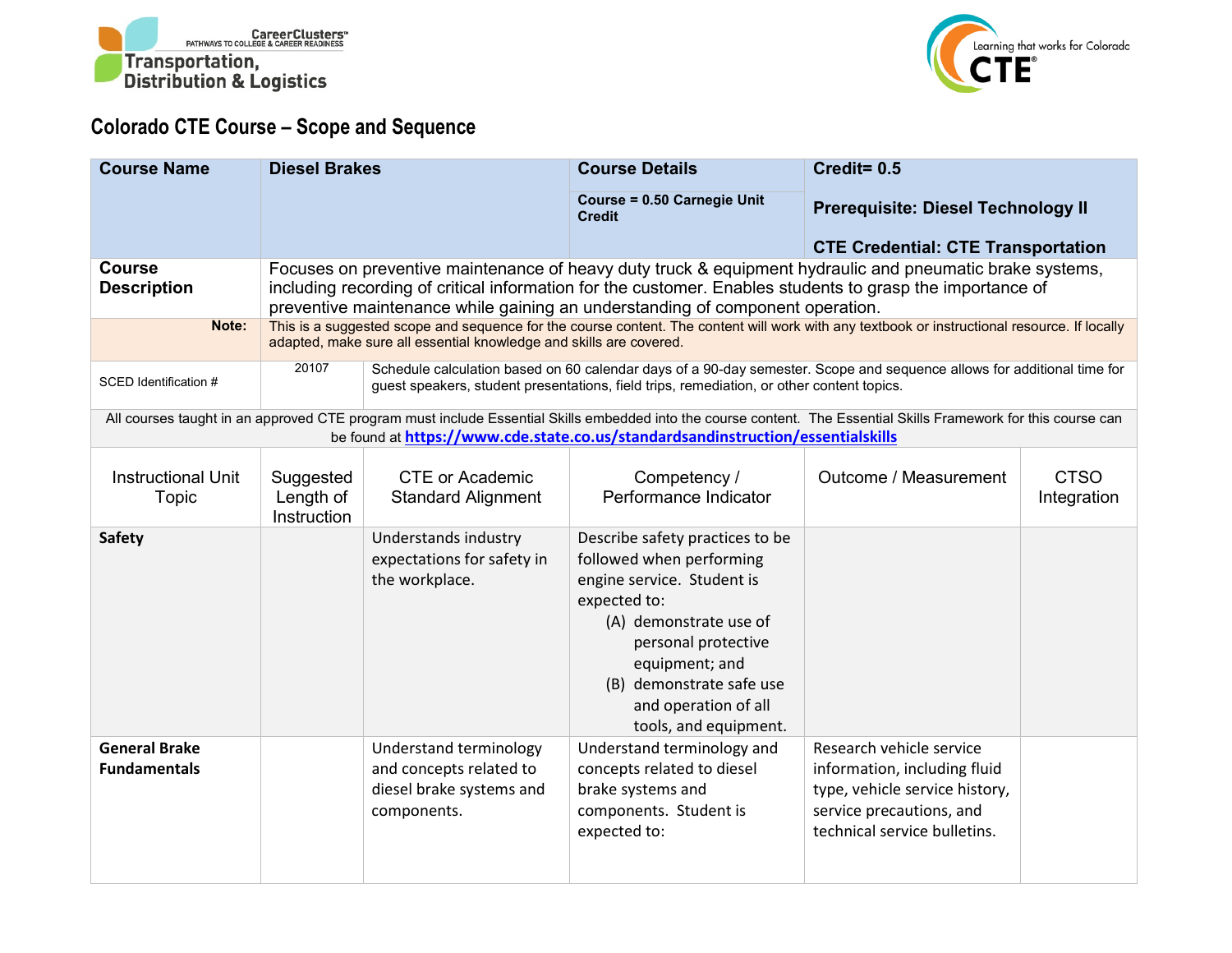



|                             |                                                     | (A) define key braking<br>system terms<br>(B) identify and interpret<br>brake system<br>components including<br>air and hydraulic<br>systems; and<br>(C) identify brake<br>performance problems<br>caused by the<br>mechanical/foundation<br>brake system (air and<br>hydraulic).                                                                                                                                                                                                       |                                                                                                                                                                                                                                                                                                                                                                                                                                                                                                                                                                                            |  |
|-----------------------------|-----------------------------------------------------|-----------------------------------------------------------------------------------------------------------------------------------------------------------------------------------------------------------------------------------------------------------------------------------------------------------------------------------------------------------------------------------------------------------------------------------------------------------------------------------------|--------------------------------------------------------------------------------------------------------------------------------------------------------------------------------------------------------------------------------------------------------------------------------------------------------------------------------------------------------------------------------------------------------------------------------------------------------------------------------------------------------------------------------------------------------------------------------------------|--|
| <b>Diesel Brake Systems</b> | Explain the interaction of<br>diesel brake systems. | Understand the subsystems<br>that affect braking system<br>performance. Student is<br>expected to:<br>(A) Understand how<br>technicians diagnose<br>pressure concerns in<br>the brake system using<br>hydraulic principles<br>(Pascal's Law);<br>(B) identify and interpret<br>other brake system<br>components including<br>parking brake, power<br>assist, and vehicle<br>dynamic brake<br>systems;<br>(C) identify and inspect<br>electronic brake<br>control systems<br>components. | Check parking brake<br>operation, and inspect<br>parking brake application<br>and holding devices.<br>Check brake assist/booster<br>system (vacuum or<br>hydraulic) hoses, control<br>valves, and fluid level and<br>condition (if applicable).<br>Check operation of<br>emergency (back-<br>up/reserve) brake assist<br>system.<br>Clean, inspect, lubricate,<br>and/or replace wheel<br>bearings and races/cups,<br>replace seals and wear<br>rings, inspect spindle/tube,<br>inspect and replace<br>retaining hardware, adjust<br>wheel bearings, check hub<br>assembly fluid level and |  |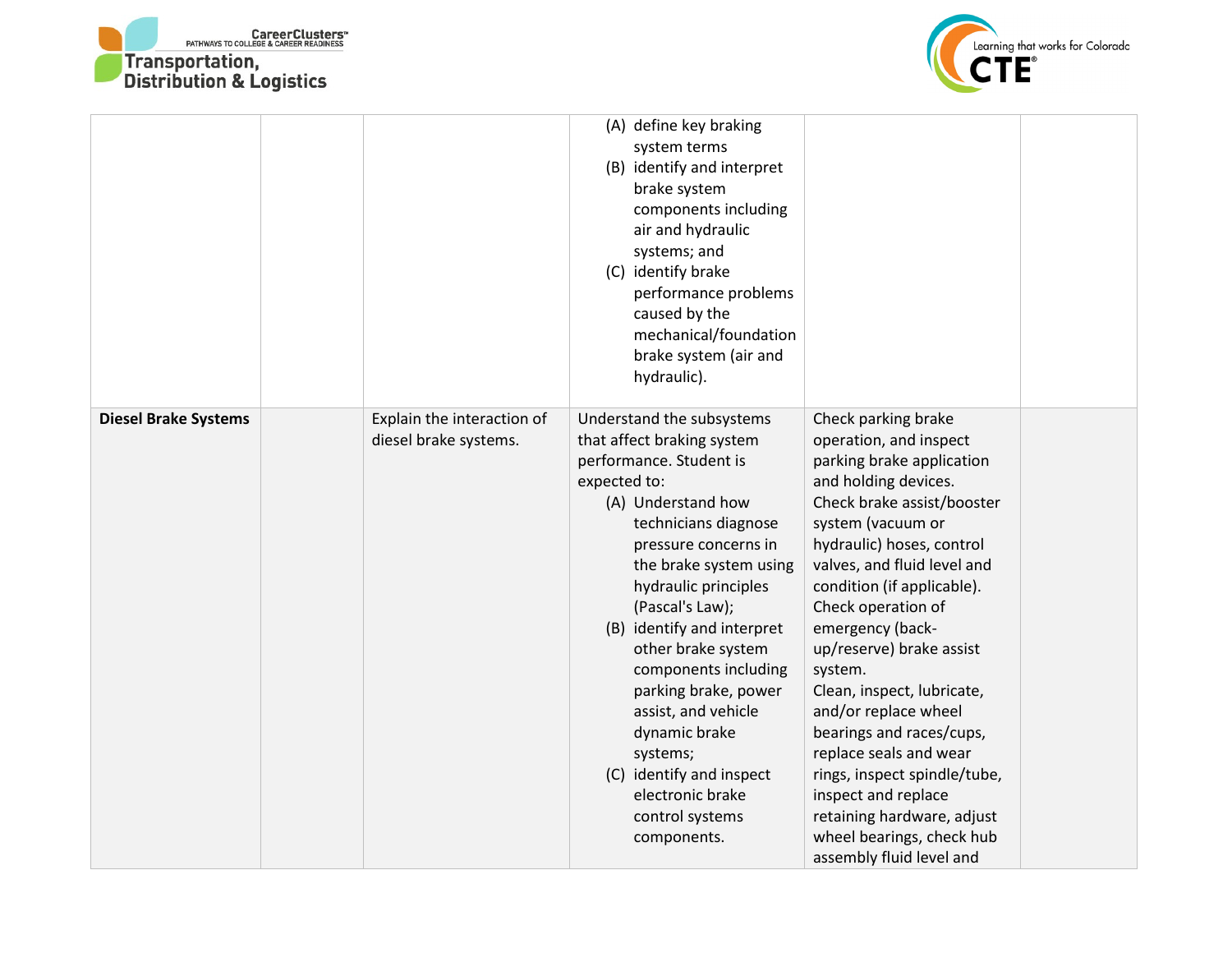



|                             |                                                                      |                                                                                                                                                                                                                                                                                                                                                                                                                                                                                                                                                       | condition, and verify end<br>play with dial indicator<br>method.<br>Identify, inspect, and<br>replace (if needed)<br>unitized/preset hub bearing<br>assemblies.                                                                                                                                                                                                                                                                                                                                                                                                                                                                                                                                                                                          |  |
|-----------------------------|----------------------------------------------------------------------|-------------------------------------------------------------------------------------------------------------------------------------------------------------------------------------------------------------------------------------------------------------------------------------------------------------------------------------------------------------------------------------------------------------------------------------------------------------------------------------------------------------------------------------------------------|----------------------------------------------------------------------------------------------------------------------------------------------------------------------------------------------------------------------------------------------------------------------------------------------------------------------------------------------------------------------------------------------------------------------------------------------------------------------------------------------------------------------------------------------------------------------------------------------------------------------------------------------------------------------------------------------------------------------------------------------------------|--|
| Preventative<br>Maintenance | Describe how preventative<br>maintenance for brakes is<br>performed. | Apply knowledge of braking<br>systems and components to<br>routine brake maintenance.<br>Student is expected to:<br>(A) evaluate brake<br>systems and<br>components for<br>routine service;<br>(B) explain the removal,<br>cleaning, and<br>inspection of brake<br>shoes, springs, pins,<br>clips, levers,<br>adjusters/self-<br>adjusters, other<br>related brake<br>hardware; and<br>(C) apply the process for<br>reassembling,<br>lubricating, and<br>reinstalling caliper,<br>pads, and related<br>hardware; seat pads,<br>and inspect for leaks. | Check master cylinder fluid<br>level and condition, and<br>determine proper fluid type<br>for application.<br>Inspect hydraulic brake<br>system components for<br>leaks and damage.<br>Check hydraulic brake<br>system operation including<br>pedal travel, pedal effort,<br>and pedal feel.<br>Inspect rotor and mounting<br>surface, and measure rotor<br>thickness, thickness<br>variation, and lateral<br>runout, determine needed<br>action.<br>Inspect and clean disc brake<br>caliper assemblies, inspect<br>and measure disc brake<br>pads, inspect mounting<br>hardware, and determine<br>needed action.<br>Remove brake drum, clean<br>and inspect brake drum and<br>mounting surface, measure<br>brake drum diameter,<br>measure brake lining |  |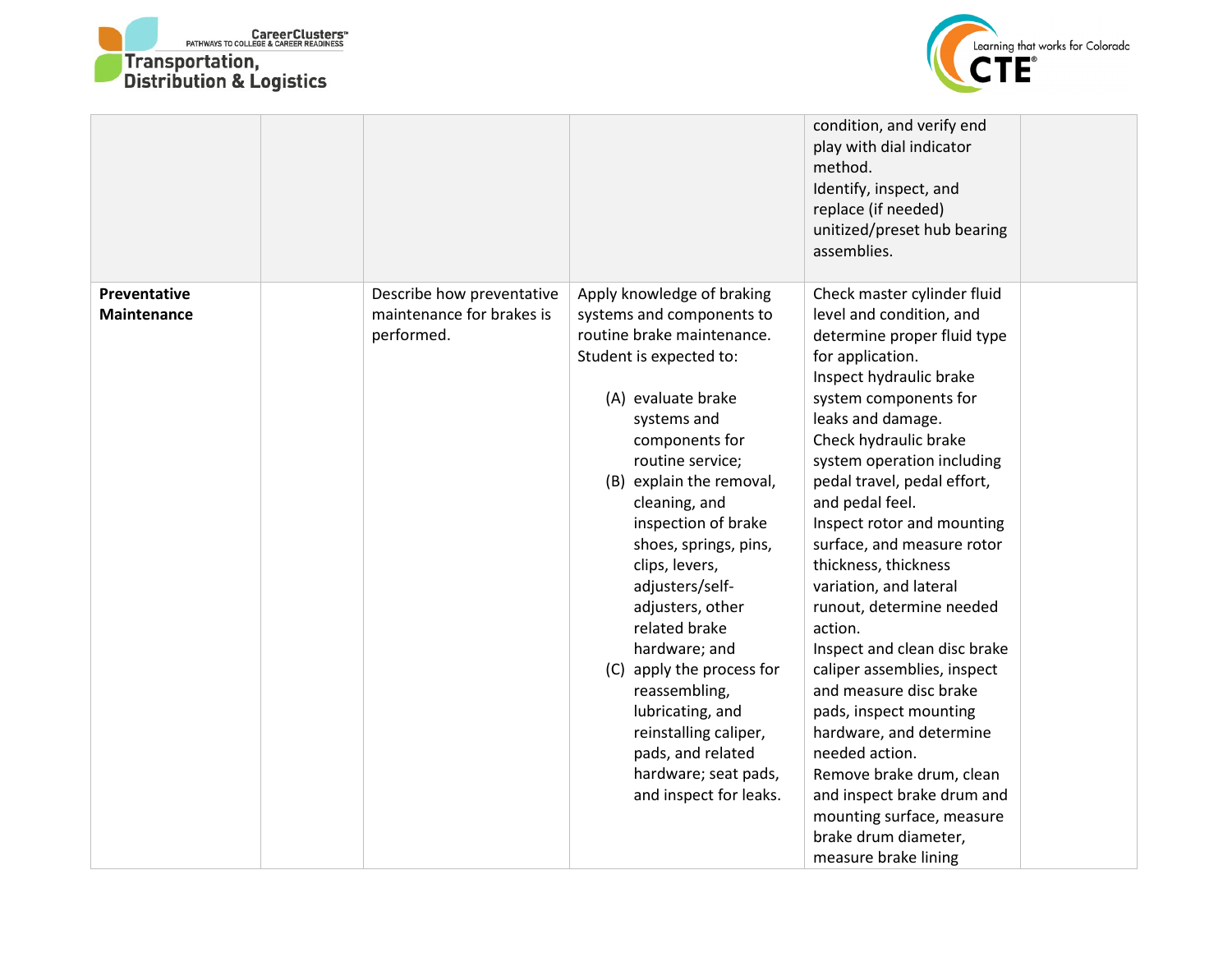



|                             |  |                                                                                                                                                                                                                                                                                                                                                                                                                                                                                                                                                                                                                                                                                                                        | thickness, inspect brake<br>lining condition, inspect<br>wheel cylinders, and<br>determine needed action. |  |
|-----------------------------|--|------------------------------------------------------------------------------------------------------------------------------------------------------------------------------------------------------------------------------------------------------------------------------------------------------------------------------------------------------------------------------------------------------------------------------------------------------------------------------------------------------------------------------------------------------------------------------------------------------------------------------------------------------------------------------------------------------------------------|-----------------------------------------------------------------------------------------------------------|--|
| <b>Brake Service/Repair</b> |  | Demonstrate a brake service or<br>repair. Student is expected to:<br>(A) identify and interpret<br>brake system concern;<br>determine necessary<br>action.<br>(B) diagnose poor<br>stopping, noise,<br>vibration, pulling,<br>grabbing, dragging or<br>pulsation concerns;<br>determine necessary<br>action.<br>(C) apply the process for<br>reassembling,<br>lubricating, and<br>reinstalling caliper,<br>pads, and related<br>hardware; seat pads,<br>and inspect for leaks.<br>(D) explain the removal,<br>cleaning, and<br>inspection of brake<br>shoes, springs, pins,<br>clips, levers,<br>adjusters/self-<br>adjusters, other<br>related brake<br>hardware.<br>(E) diagnose electronic<br>brake control systems |                                                                                                           |  |
|                             |  |                                                                                                                                                                                                                                                                                                                                                                                                                                                                                                                                                                                                                                                                                                                        |                                                                                                           |  |